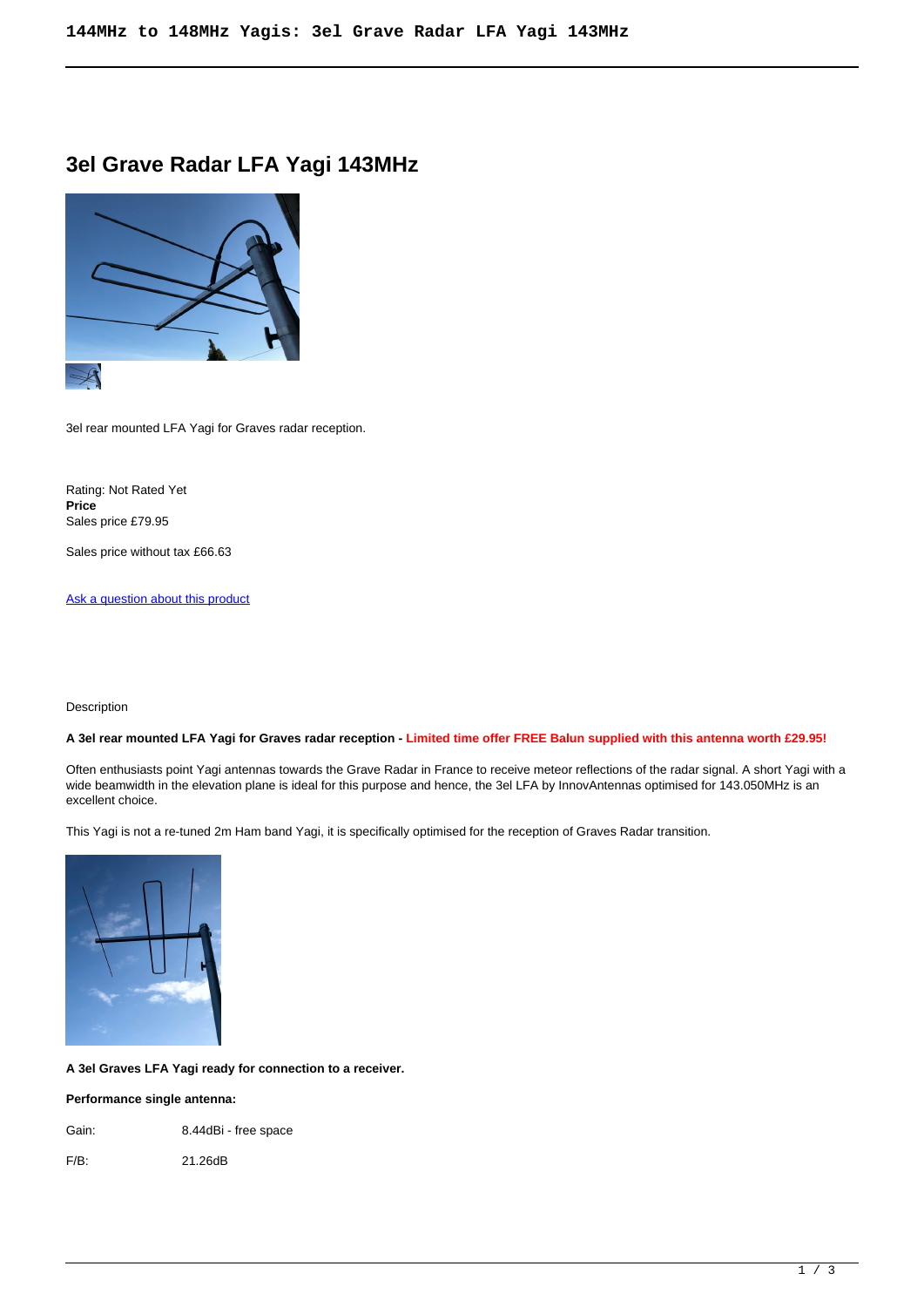| -3dB E-plane: | 61.4 degrees                              |
|---------------|-------------------------------------------|
| -3dB H-plane: | 95.4 degrees                              |
| Impedance:    | 500hm balanced                            |
| SWR:          | 143.048MHz $+$ - 500KHz better than 1.2:1 |

Stacking Distances

2 antennas: 1.3m vertically

#### Construction:

The 3el Graves LFA Yagi is made with a 3/4" square boom which has a rear mounting to suit up to a 2" round mast. parasitic elements are 1/4" solid rod and arre fully insulated from the boom. the drive loop is 1/2" with 3/8" loop end sections and the loop opposite the feed point is grounded which will help prevent unwanted out-of-band signals and also, help protect the receiver from static too.



# **Azimuth plot of a single 3el Graves LFA Yagi in free space**



#### **Elevation plot of a single 3el Graves LFA Yagi. Note the 95.5 degrees beamwidth**

## **important for metoer reflection reception**